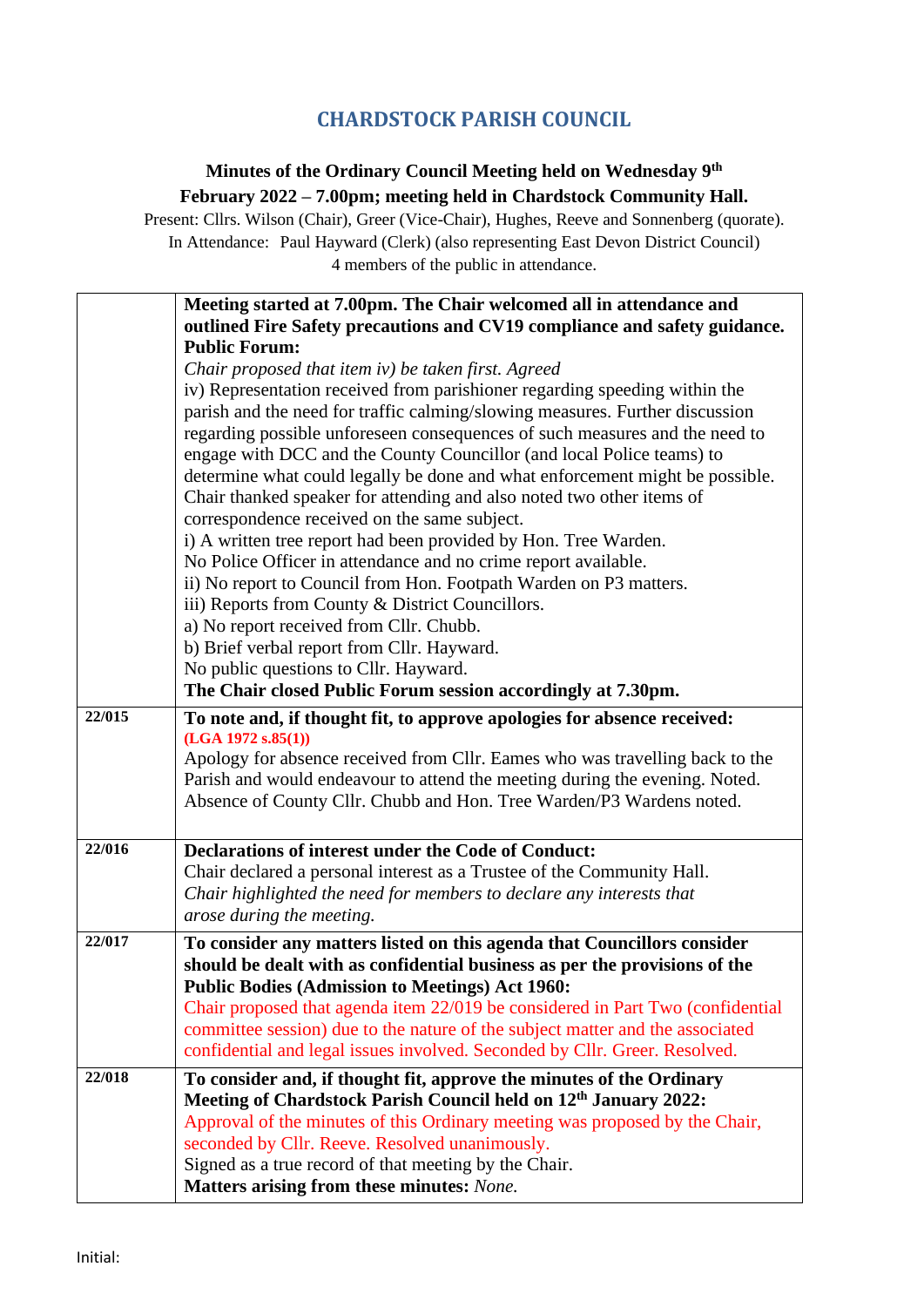|        | Chair proposed that agenda item 22/021 i) ii) be brought forward for discussion<br>and consideration. Agreed.                                                                                                                                                                                                                                                                                                                                                                                                                                                                                                                                                                                                                                                                                                                                                                                                                                                                                                                                                                                                                                                                                                                                                                                                                                                                                                                                                                                                                                                                                                                                                                                                                                                                                                                           |
|--------|-----------------------------------------------------------------------------------------------------------------------------------------------------------------------------------------------------------------------------------------------------------------------------------------------------------------------------------------------------------------------------------------------------------------------------------------------------------------------------------------------------------------------------------------------------------------------------------------------------------------------------------------------------------------------------------------------------------------------------------------------------------------------------------------------------------------------------------------------------------------------------------------------------------------------------------------------------------------------------------------------------------------------------------------------------------------------------------------------------------------------------------------------------------------------------------------------------------------------------------------------------------------------------------------------------------------------------------------------------------------------------------------------------------------------------------------------------------------------------------------------------------------------------------------------------------------------------------------------------------------------------------------------------------------------------------------------------------------------------------------------------------------------------------------------------------------------------------------|
| 22/021 | Planning matters to be considered:                                                                                                                                                                                                                                                                                                                                                                                                                                                                                                                                                                                                                                                                                                                                                                                                                                                                                                                                                                                                                                                                                                                                                                                                                                                                                                                                                                                                                                                                                                                                                                                                                                                                                                                                                                                                      |
|        | a) i) To consider planning applications received prior to agenda publication:<br>2) 22/0074/FUL – Country West Trading Estate, Tytherleigh. EX13 7BE<br>Construction of 5 no. dwellings and means of access and assoc. works.<br>Chair confirmed that a site visit had been undertaken by members of the Council.<br>Chair invited members of the public in attendance to speak on this matter and<br>make representations if they so wished.<br>Representations received from residents of Broome Lane (x2).<br>After discussion amongst members, it was proposed by Cllr. Greer, seconded by<br>Cllr. Hughes, that Council did NOT support this application on the following<br>grounds:<br>a) Absence of sufficient information as to surface water drainage alleviation.<br>b) Concerns over access onto A358 and assoc. visibility issues.<br>c) That the application was in contravention of the 2016-31 EDDC Local Plan<br>which had determined Chardstock Parish to be "unsustainable" in planning terms.<br>d) That the application did not accord with the adopted Chardstock Parish<br>Neighbourhood Plan.<br>e) Concerns that pre-development works had resulted in the loss of extensive tree<br>cover and assoc. eco-habitat on the eastern boundary of the site.<br>The proposal was resolved unanimously.<br>2 members of the public left the meeting at this point.<br>1) 22/0079/FUL - Readshill Farm, Birchill. EX13 7LB<br>Erection of roof over existing livestock yard.<br>It was proposed by Cllr. Greer, seconded by Chair, that Council supported this<br>application. Resolved unanimously.<br>Clerk: please submit both planning consultee comments to the LPA as soon as<br>possible, copying in the email to the Ward Member.<br>a)ii) To consider planning applications received after agenda publication |
|        | as per supplementary agenda circulated to all members.                                                                                                                                                                                                                                                                                                                                                                                                                                                                                                                                                                                                                                                                                                                                                                                                                                                                                                                                                                                                                                                                                                                                                                                                                                                                                                                                                                                                                                                                                                                                                                                                                                                                                                                                                                                  |
|        | No applications received for Council to consider.<br>b) Determinations/Decisions advised by LPA:                                                                                                                                                                                                                                                                                                                                                                                                                                                                                                                                                                                                                                                                                                                                                                                                                                                                                                                                                                                                                                                                                                                                                                                                                                                                                                                                                                                                                                                                                                                                                                                                                                                                                                                                        |
|        | None advised.                                                                                                                                                                                                                                                                                                                                                                                                                                                                                                                                                                                                                                                                                                                                                                                                                                                                                                                                                                                                                                                                                                                                                                                                                                                                                                                                                                                                                                                                                                                                                                                                                                                                                                                                                                                                                           |
|        | c) Tree (Planning) Matters:                                                                                                                                                                                                                                                                                                                                                                                                                                                                                                                                                                                                                                                                                                                                                                                                                                                                                                                                                                                                                                                                                                                                                                                                                                                                                                                                                                                                                                                                                                                                                                                                                                                                                                                                                                                                             |
|        | No applications received for Council to consider.<br>d) Appeals lodged/in progress:                                                                                                                                                                                                                                                                                                                                                                                                                                                                                                                                                                                                                                                                                                                                                                                                                                                                                                                                                                                                                                                                                                                                                                                                                                                                                                                                                                                                                                                                                                                                                                                                                                                                                                                                                     |
|        | None advised.                                                                                                                                                                                                                                                                                                                                                                                                                                                                                                                                                                                                                                                                                                                                                                                                                                                                                                                                                                                                                                                                                                                                                                                                                                                                                                                                                                                                                                                                                                                                                                                                                                                                                                                                                                                                                           |
|        | e) Planning correspondence received:<br>None received.                                                                                                                                                                                                                                                                                                                                                                                                                                                                                                                                                                                                                                                                                                                                                                                                                                                                                                                                                                                                                                                                                                                                                                                                                                                                                                                                                                                                                                                                                                                                                                                                                                                                                                                                                                                  |
|        | f) Planning applications to be considered at forthcoming EDDC Planning                                                                                                                                                                                                                                                                                                                                                                                                                                                                                                                                                                                                                                                                                                                                                                                                                                                                                                                                                                                                                                                                                                                                                                                                                                                                                                                                                                                                                                                                                                                                                                                                                                                                                                                                                                  |
|        | meetings where the Parish Council may wish to make a representation:                                                                                                                                                                                                                                                                                                                                                                                                                                                                                                                                                                                                                                                                                                                                                                                                                                                                                                                                                                                                                                                                                                                                                                                                                                                                                                                                                                                                                                                                                                                                                                                                                                                                                                                                                                    |
|        | None advised.<br>g) Planning Consultations pending/in progress; to agree response from the                                                                                                                                                                                                                                                                                                                                                                                                                                                                                                                                                                                                                                                                                                                                                                                                                                                                                                                                                                                                                                                                                                                                                                                                                                                                                                                                                                                                                                                                                                                                                                                                                                                                                                                                              |
|        | <b>Parish Council (if appropriate):</b>                                                                                                                                                                                                                                                                                                                                                                                                                                                                                                                                                                                                                                                                                                                                                                                                                                                                                                                                                                                                                                                                                                                                                                                                                                                                                                                                                                                                                                                                                                                                                                                                                                                                                                                                                                                                 |
|        | None advised.                                                                                                                                                                                                                                                                                                                                                                                                                                                                                                                                                                                                                                                                                                                                                                                                                                                                                                                                                                                                                                                                                                                                                                                                                                                                                                                                                                                                                                                                                                                                                                                                                                                                                                                                                                                                                           |
|        | h) To consider any current planning enforcement matters in the parish:<br>Correspondence had been received from a resident on this subject. Chair<br>proposed that this agenda item be considered as a Part Two matter due to the<br>confidential nature of the subject and the fact that a $3rd$ party had been named.<br>Seconded by Cllr. Sonnenberg. Resolved.                                                                                                                                                                                                                                                                                                                                                                                                                                                                                                                                                                                                                                                                                                                                                                                                                                                                                                                                                                                                                                                                                                                                                                                                                                                                                                                                                                                                                                                                      |
|        |                                                                                                                                                                                                                                                                                                                                                                                                                                                                                                                                                                                                                                                                                                                                                                                                                                                                                                                                                                                                                                                                                                                                                                                                                                                                                                                                                                                                                                                                                                                                                                                                                                                                                                                                                                                                                                         |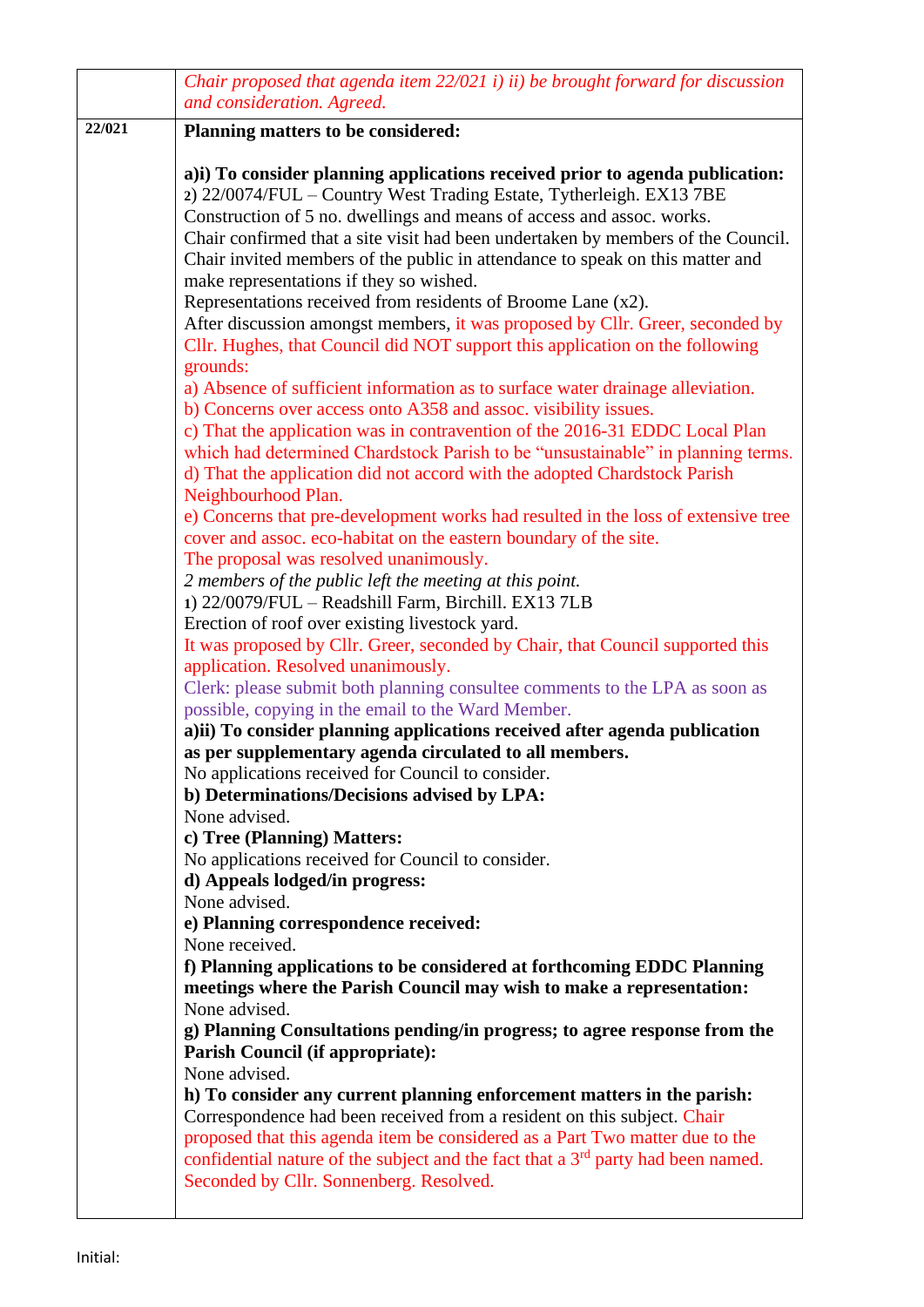| 22/019 | To consider matters pertaining to the Chardstock Community Shop (and                                                                                                                                                                                                                                                                                                                                                                                                                                                                                                                                                                                                                                                                                                                                                                                                                                                                                                                                                                                                                                                                                                                                                                                                                                                                                       |
|--------|------------------------------------------------------------------------------------------------------------------------------------------------------------------------------------------------------------------------------------------------------------------------------------------------------------------------------------------------------------------------------------------------------------------------------------------------------------------------------------------------------------------------------------------------------------------------------------------------------------------------------------------------------------------------------------------------------------------------------------------------------------------------------------------------------------------------------------------------------------------------------------------------------------------------------------------------------------------------------------------------------------------------------------------------------------------------------------------------------------------------------------------------------------------------------------------------------------------------------------------------------------------------------------------------------------------------------------------------------------|
|        | committee):                                                                                                                                                                                                                                                                                                                                                                                                                                                                                                                                                                                                                                                                                                                                                                                                                                                                                                                                                                                                                                                                                                                                                                                                                                                                                                                                                |
|        | See 22/017 above. This matter is to be considered in Part Two session.                                                                                                                                                                                                                                                                                                                                                                                                                                                                                                                                                                                                                                                                                                                                                                                                                                                                                                                                                                                                                                                                                                                                                                                                                                                                                     |
|        |                                                                                                                                                                                                                                                                                                                                                                                                                                                                                                                                                                                                                                                                                                                                                                                                                                                                                                                                                                                                                                                                                                                                                                                                                                                                                                                                                            |
| 22/020 | To consider Parish Maintenance, Highways and Footpath (P3) matters:                                                                                                                                                                                                                                                                                                                                                                                                                                                                                                                                                                                                                                                                                                                                                                                                                                                                                                                                                                                                                                                                                                                                                                                                                                                                                        |
|        | i) Lengthsman and maintenance matters: Clerk reported that he was in direct<br>communication with the Lengthsman and that works were proceeding as required<br>during the winter season. Hon. Footpath Warden was also liaising on P3 matters.<br>ii) Highway matters incl. speeding: In light of the earlier representations, the<br>Chair suggested that the Parish Council contact DCCllr. Chubb in the first<br>instance regarding proposed new traffic calming measures and/or increased<br>signage requests. The Clerk highlighted that any amendments to the speed limit<br>would have to be approved by the DCC HATOC body, and that this was a<br>process that could take 12mon. at least. It was agreed that the Parish Council<br>would ask DCC to reinstate their Vehicle Activated Speed (VAS) device on the<br>A358 as a speed reduction measure. Clerk: Please note and action accordingly.                                                                                                                                                                                                                                                                                                                                                                                                                                                 |
|        | It was also suggested that Clerk contact the DCCllr. to seek Locality Funding<br>(after April 2022) to pay for the installation of a VAS pole (DCC approved) on<br>Westcombes "green-bank" to host a parish council-operated VAS unit (which the<br>PC might be able to borrow from a neighbouring Parish/Town Council).<br>Clerk: Please note and action accordingly.<br>iii) Clerk updated members as to progress with CRWS based repairs in the<br>parish. Residents were encouraged to continue to report potholes to DCC via the<br>web portal as they are discovered/found.                                                                                                                                                                                                                                                                                                                                                                                                                                                                                                                                                                                                                                                                                                                                                                          |
| 22/022 | <b>Financial Matters to be considered:</b>                                                                                                                                                                                                                                                                                                                                                                                                                                                                                                                                                                                                                                                                                                                                                                                                                                                                                                                                                                                                                                                                                                                                                                                                                                                                                                                 |
|        | a) To consider timetable for Council's Annual Risk Assessment Review:<br>RFO advised that this matter would be brought back to Council in March for<br>review and approval. Noted. RFO: Please note.<br>b) To consider timetable for Council's Internal Financial Control Review:<br>RFO advised that this matter would be brought back to Council in March for<br>review and approval. Noted. RFO: Please note.<br>c) To consider timetable for completion and submission of 2021-22 Annual<br>Governance and Accounts Return (AGAR3):<br>RFO advised that this matter would be brought back to Council in April or May<br>for review and approval by FULL Council prior to submission to the internal and<br>external auditors. Noted. RFO: Please note.<br>d) To consider items of expenditure authorised under Chair's/Clerk's Delegated<br>Authority (Financial Regulations May 2021 s4.1 and within Delegation Appendix)<br>Clerk reported that a new printer (shared cost) and road signs (shared cost) had<br>been purchased as per prior resolutions. Noted.<br>e) To consider proposal to add additional Lloyds Bank signatories to mandate:<br>Chair deferred consideration on this matter and asked that a proposal be brought<br>to Council in March to close the primary Lloyds account. Noted<br>Clerk: Please note and action accordingly. |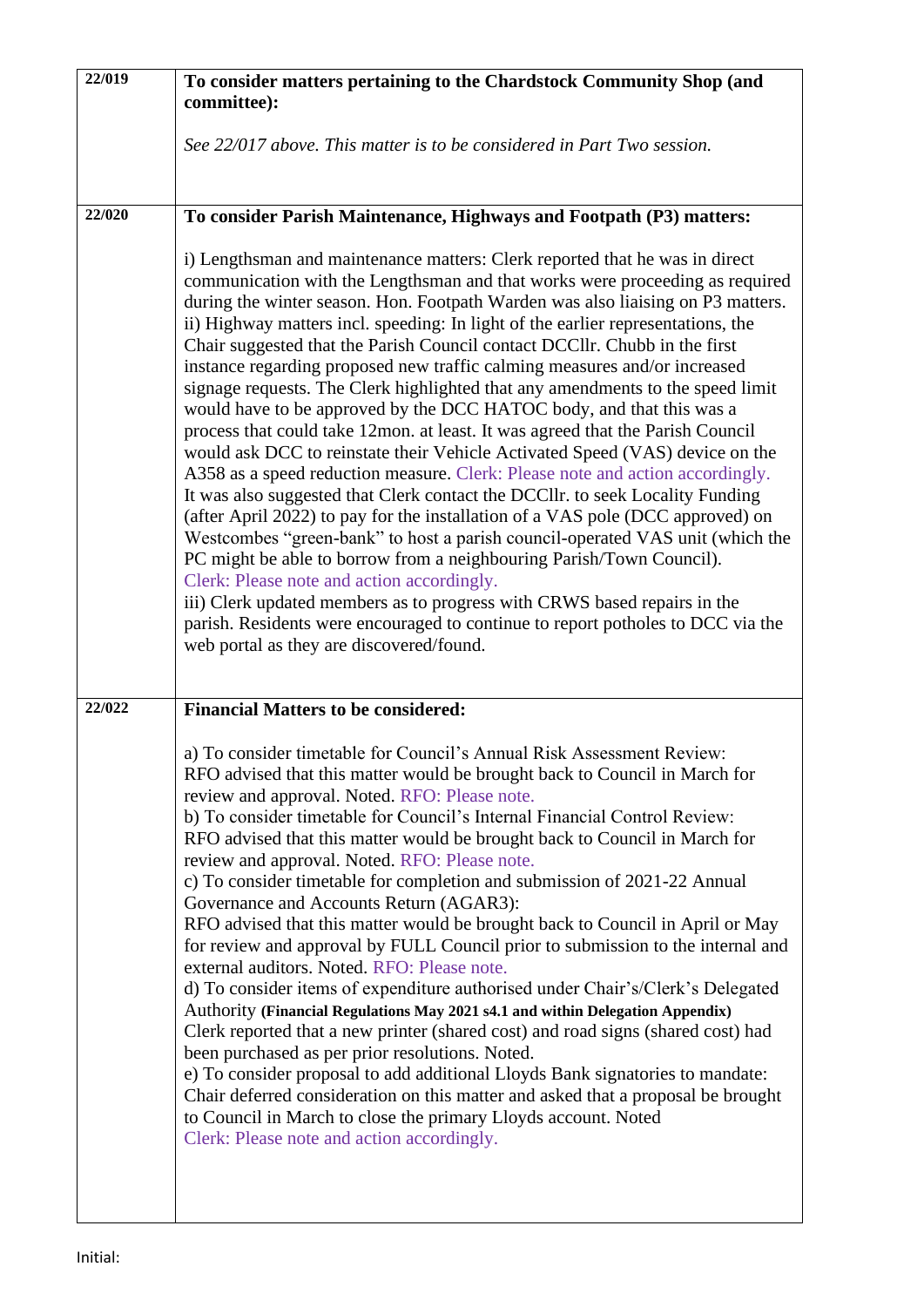|             | <b>Business to be considered:</b>                                                                                                                                                        |
|-------------|------------------------------------------------------------------------------------------------------------------------------------------------------------------------------------------|
| 22/023a     | a) To note receipt of annual LTN30 (Defamation) advice from the Proper                                                                                                                   |
|             | Officer:                                                                                                                                                                                 |
|             | Clerk outlined the reason why this matter was brought before Council each year.<br>Receipt of said advice noted.                                                                         |
| 22/023b)    | b) To consider submission of articles to Parish Newsletter for                                                                                                                           |
|             | the March 2022 edition:                                                                                                                                                                  |
|             | Potential article submissions:                                                                                                                                                           |
|             | Precis of EDDC Dog Article (on environmental health grounds).<br>Request that parishioners continue to report potholes on parish roads.                                                  |
|             | Defibrillator training update $(2nd$ week of March possibly).                                                                                                                            |
|             | All other content delegated to the Chair to submit on Council's behalf.                                                                                                                  |
|             | Chair: Please submit appropriate article to the Newsletter Editor.                                                                                                                       |
| 22/023c     | c) To consider timetable for Council's Policy Reviews:                                                                                                                                   |
|             | It was suggested that the policies requiring review be split into 3 sets, with one                                                                                                       |
|             | set being considered in each month March to May inclusive. Agreed.<br>Clerk: Please note and arrange accordingly.                                                                        |
| 22/023d     |                                                                                                                                                                                          |
|             | d) To consider proposal to provide wired broadband into the Committee<br>Room:                                                                                                           |
|             | Chair declared a personal interest as a trustee of the Community Hall.                                                                                                                   |
|             | Clerk was directed to obtain costs for the proposed installation (which was                                                                                                              |
|             | agreed in principle) to be brought back to Council for further discussion and                                                                                                            |
|             | resolution in the future. Clerk: Please note and action accordingly.                                                                                                                     |
| 22/023e)    | e) To consider whether Council wishes to nominate a member for the EDDC                                                                                                                  |
|             | <b>Standards Committee vacancy (as Local Council representative):</b><br>Cllr. Greer nominated Cllr. Caroline Wilson (who had expressed an interest in                                   |
|             | the role). Seconded by Cllr. Hughes. Resolved unan.                                                                                                                                      |
|             | Clerk: Please submit nomination accordingly.                                                                                                                                             |
| 22/023f     | f) To consider whether Council wishes to submit a formal response to the                                                                                                                 |
|             | <b>EDDC Code of Conduct Consultation:</b>                                                                                                                                                |
|             | Chair noted the deadline response date of 14 <sup>th</sup> March 2022 and asked that this<br>matter be brought back to Council at the next Ordinary meeting due on 9 <sup>th</sup> March |
|             | 2022. Agreed. Clerk: Please note and recirculate EDDC Consultation document                                                                                                              |
|             | to all members beforehand.                                                                                                                                                               |
| 22/023g)    | g) To consider proposal to fund the CiLCA training and examination fees                                                                                                                  |
|             | for the Clerk to enable Council to acquire the General Power of Competence                                                                                                               |
|             | $(GPoC)$ :                                                                                                                                                                               |
|             | It was proposed by Chair, seconded by Cllr. Greer, that Council fund these costs<br>upto the value of £410. Resolved unanimously.                                                        |
|             | Clerk conveyed his thanks to all members for their resolution.                                                                                                                           |
|             | Clerk: Please note and proceed to register for training accordingly.                                                                                                                     |
| $22/023h$ ) | h) To consider potential democratic and electoral arrangements to enable                                                                                                                 |
|             | Council to formally adopt the GPoC:                                                                                                                                                      |
|             | Chair proposed that this matter be deferred until the Clerk had obtained his                                                                                                             |
|             | CiLCA qualification as that was a precursor to any further democratic actions<br>within the Council membership. Noted.                                                                   |
| 22/023i)    | i) To receive update on future defibrillator training:                                                                                                                                   |
|             | Clerk outlined proposals for the training event to take place by the $2nd$ week of                                                                                                       |
|             | March at the Community Hall venue. He confirmed that he was holding a list of                                                                                                            |
|             | prospective attendees and would contact them accordingly.                                                                                                                                |
|             |                                                                                                                                                                                          |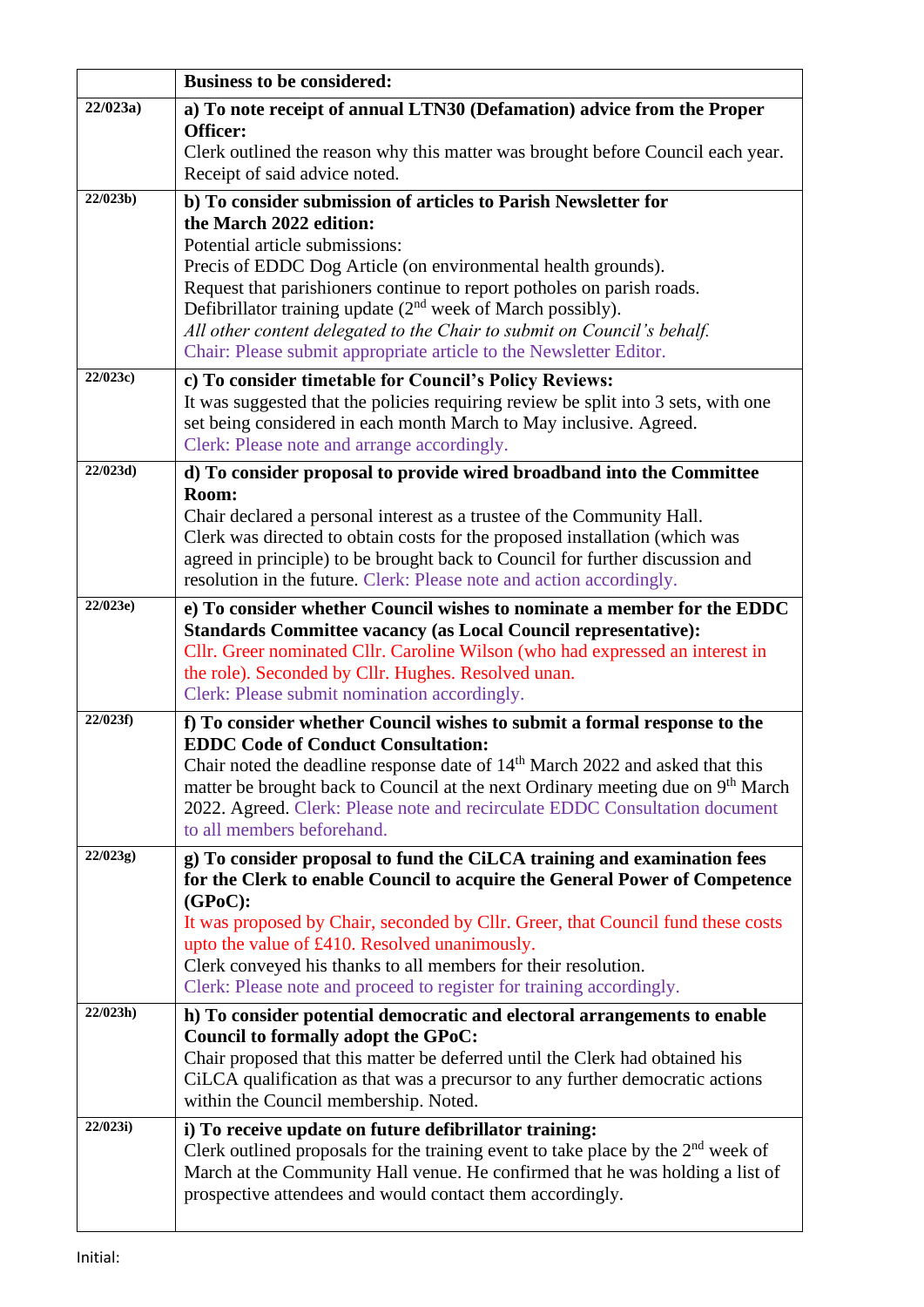|        | j) To consider arrangements for any parish celebrations in                             |
|--------|----------------------------------------------------------------------------------------|
|        | recognition/celebration of HM The Queen's Platinum Jubilee in June 2022:               |
|        | i) It was noted that several community groups were planning to host/organise           |
|        | their own events during the QJ22 celebration period.                                   |
|        | It was proposed by Chair, seconded by Cllr. Greer, to vire the sum of £376.55          |
|        | into a newly-created QJ22 Reserve Fund, and those said funds could - in                |
|        | principle – be used towards the costs of providing commemorative pin badges for        |
|        | residents and local children (Council would seek to use s137 LGA1972 as the            |
|        | power to support this expenditure). Resolved unanimously.                              |
|        | Chair asked that the subject of QJ22 remain as a standing agenda item until the        |
|        | event(s) had taken place. Clerk/RFO: Please note and action accordingly.               |
|        | ii) It was proposed by Chair, seconded by Cllr. Greer, that Council resolves to        |
|        | kindly accept the offer of the EDDC Jubilee Oak Tree (to be funded and planted         |
|        | by EDDC) subject to agreement on the location being agreed for the planting of         |
|        | the tree (in conjunction with the Council's Hon. Tree Warden, Michael Davis)           |
|        | Resolved unanimously.                                                                  |
|        | Clerk: Please convey this decision to EDDC Chair and thank them for their kind         |
|        | offer which the Council were delighted to accept. Please liaise with Mr. Davis to      |
|        | determine the best spot for the tree to be planted, noting the guidance from           |
|        | EDDC in that regard.                                                                   |
| 22/024 | Other matters considered as urgent by presiding Chair for discussion only:             |
|        | None raised.                                                                           |
| 22/025 | Date of next meeting:                                                                  |
|        | Next Ordinary meeting of council scheduled for 9 <sup>th</sup> March 2022              |
|        | 7.00pm start time, to be held at the Community Hall (Committee Room).                  |
|        | Clerk: Please prepare agenda and publicise accordingly through usual channels.         |
|        |                                                                                        |
| 22/026 | It was proposed by Cllr. Greer that, under the provisions of the Public Bodies         |
|        | (Admission to Meetings) Act 1960, as amended by Local Government Act 1972,             |
|        |                                                                                        |
|        | the public (including the press) be excluded from the meeting as publicity would       |
|        | be prejudicial to the public interest by reason of the confidential nature of the      |
|        | business to be discussed. Members to agree upon matters to be discussed in             |
|        | confidential session, as per agenda item 22/017 above. Seconded by Cllr. Reeve.        |
|        | <b>Resolved unanimously.</b>                                                           |
| 22/027 | Matters to be considered in committee session:                                         |
|        | i) Employment matters:                                                                 |
|        | Chair proposed that Council make a contribution of 7.50% of Clerk's Gross              |
|        | earnings for the financial year 2021-22 towards Clerk's Superannuation benefit.        |
|        | Seconded Cllr. Hughes. Resolved unanimously.                                           |
|        | It was further proposed by Chair that Clerk's Contractual Remuneration Rate be         |
|        | increased to SCP26 with immediate effect, with the increase backdated to the           |
|        | start of the current Contractual period ie. 1 <sup>st</sup> April 2021. Seconded Cllr. |
|        | Sonnenberg. Resolved unanimously.                                                      |
|        | Clerk thanked members for their generosity and kindness.                               |
|        | Chair noted that the NJC Pay Award for 2021-22 had not yet been finalised and          |
|        | confirmed that this would be paid once negotiations had been finalised and a           |
|        | national LG pay award agreed between all parties, again backdated to 1/4/21.           |
|        | RFO: Please note and action accordingly.                                               |
|        |                                                                                        |
|        |                                                                                        |
|        | <b>Continued Overleaf</b>                                                              |
|        |                                                                                        |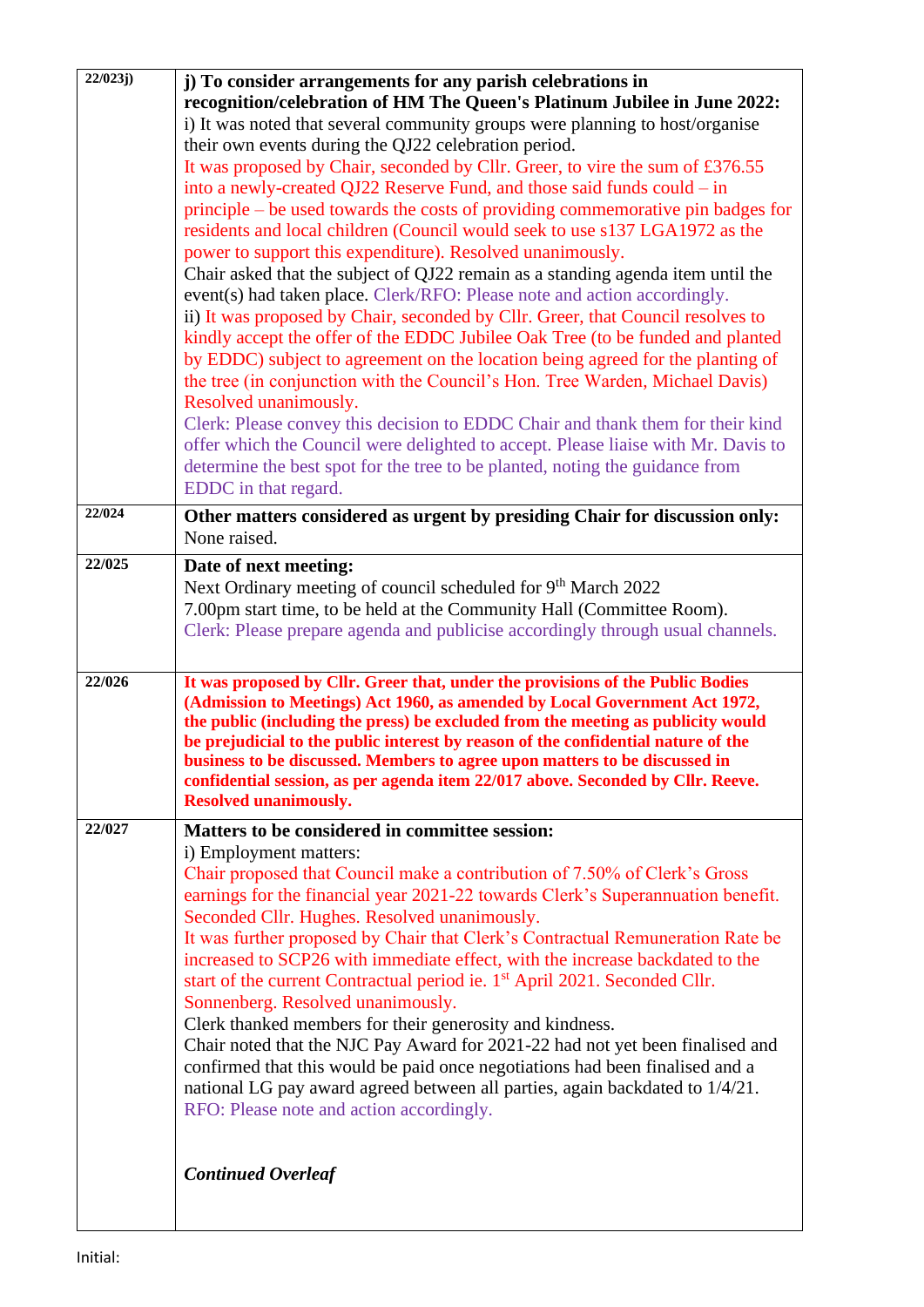| 22/021h<br>(Deferred<br>from earlier) | This matter had been deferred from an earlier part of the meeting.<br>Council had received correspondence from a parishioner which raised a series<br>of concerns regarding another resident in respect of purported planning<br>enforcement matters. Councillors agreed that this was not a matter in which the<br>Parish Council had any jurisdiction to act but asked the Clerk to liaise with the<br>Ward member for EDDC and suggest that the parishioner make representations<br>in that regard. Noted.                                                                                                                                                                                                                                                                                                                                                                                                                                                                                                                                                                                                                                                                                                                                                                                                    |
|---------------------------------------|------------------------------------------------------------------------------------------------------------------------------------------------------------------------------------------------------------------------------------------------------------------------------------------------------------------------------------------------------------------------------------------------------------------------------------------------------------------------------------------------------------------------------------------------------------------------------------------------------------------------------------------------------------------------------------------------------------------------------------------------------------------------------------------------------------------------------------------------------------------------------------------------------------------------------------------------------------------------------------------------------------------------------------------------------------------------------------------------------------------------------------------------------------------------------------------------------------------------------------------------------------------------------------------------------------------|
| 22/019<br>(Deferred<br>from earlier)  | Representatives of the Chardstock Community Shop Committee (CSCC)<br>were invited to present their updated report to members. This material is<br>confidential in respect of the ongoing sale of the property by 3 <sup>rd</sup> parties, who<br>have kindly shared financial data with the CSCC group. Clerk outlined the<br>powers available to Council in respect of the requests received, and the potential<br>option of Council adopting the General Power of Competence (GPOC) [Localism<br>Act 2011].<br>Summary of discussion and debate:<br>i) A fundraising target of £400,000 has been agreed upon.<br>ii) CSCC have been tasked with finding £240,000 from external non-PC<br>investment.<br>iii) CSCC have joined the Plunkett Foundation.<br>iv) A "shop surgery" event has been arranged for Saturday 26 <sup>th</sup> February at the<br>Community Hall.<br>v) Clerk was asked to seek further clarification from DALC/NALC/PWLB on<br>lending criteria and "powers to act".<br>vi) It was unanimously agreed upon that a parish "referendum" was required to<br>evidence support for the proposed project from the entire Chardstock community.<br>After significant discussion, debate and clarification of terms and conditions,<br>It was proposed by Chair, seconded by Cllr. Greer, that: |
|                                       | a) The Parish Council supported the "principle" of borrowing up to<br>£180,000 (one hundred and eighty thousand pounds) from the PWLB for a<br>period of up to 23 years with loan repayments of up to £10,220 per annum,<br>repayable via an increase in parish precept council tax element of up to<br>50.45% subject to a precept increase consultation with the residents of<br><b>Chardstock Parish.</b>                                                                                                                                                                                                                                                                                                                                                                                                                                                                                                                                                                                                                                                                                                                                                                                                                                                                                                     |
|                                       | b) The Parish Council resolves to seek the approval of the Secretary of State<br>for Housing, Communities and Local Government to apply for a PWLB loan<br>of up to £180,000 over a borrowing term of no more than 23 years for the<br>purpose of supporting the purchase of the Chardstock Community Shop and<br>Post Office. The annual repayments would come to around £10,220.                                                                                                                                                                                                                                                                                                                                                                                                                                                                                                                                                                                                                                                                                                                                                                                                                                                                                                                               |
|                                       | c) The Council authorises expenditure of up to £500 towards costs of the<br><b>Parish Precept Consultation/referendum exercise under powers contained</b><br>within S137 of the Local Government Act 1972.                                                                                                                                                                                                                                                                                                                                                                                                                                                                                                                                                                                                                                                                                                                                                                                                                                                                                                                                                                                                                                                                                                       |
|                                       | d) The RFO be directed to liaise with DALC/NALC to create a suitable and<br>valid Referendum Question (noting the guidance within the MCHLG<br>Borrowing Approval Application notes) in consultation with the Chair.                                                                                                                                                                                                                                                                                                                                                                                                                                                                                                                                                                                                                                                                                                                                                                                                                                                                                                                                                                                                                                                                                             |

 $\overline{\phantom{a}}$